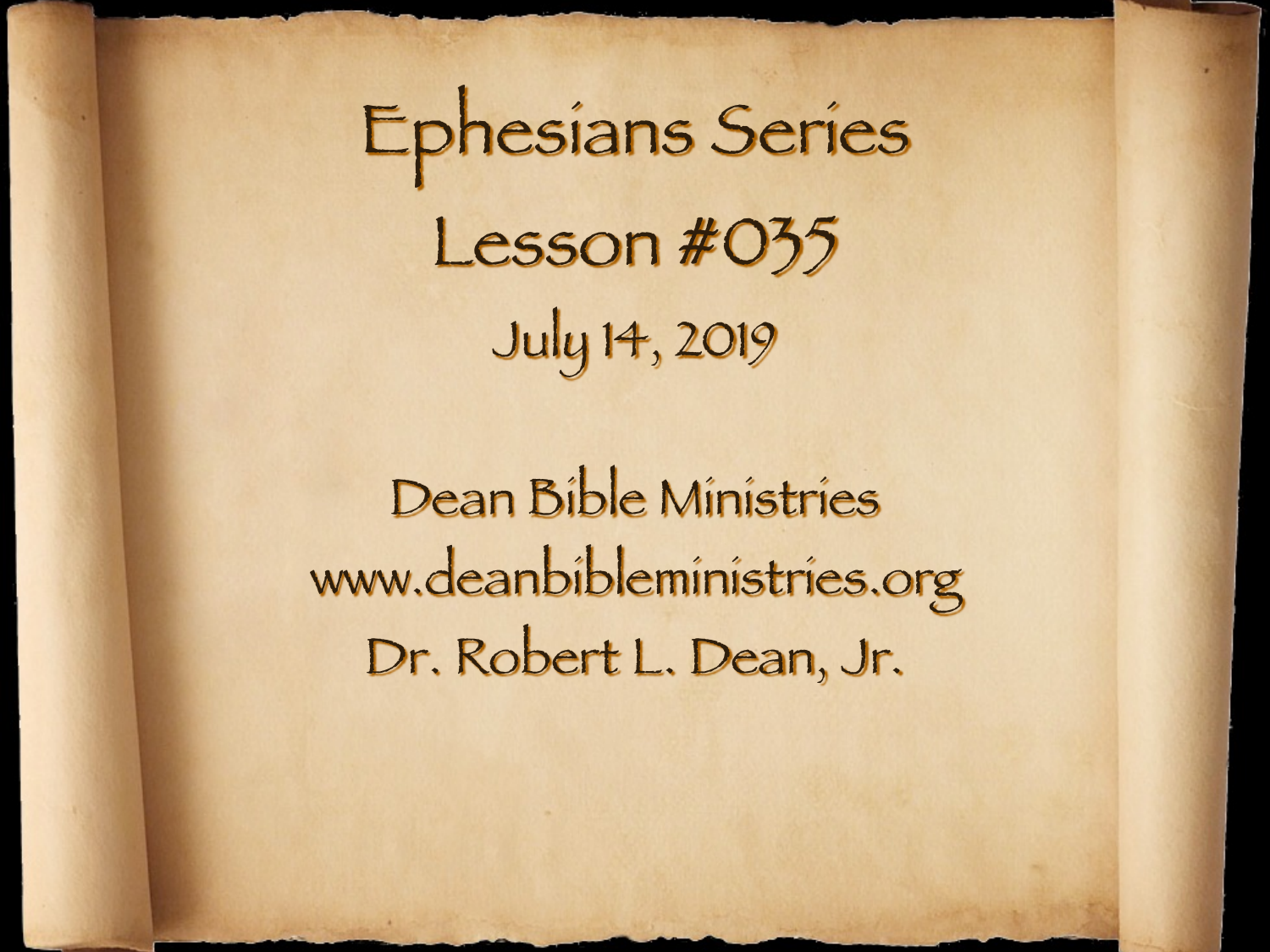PHESIANS THE WEALTH, WALK & WARFARE OF THE BELIEVER

**Salvation, Rewards, Heirship – Part 2 Ephesians 1:14**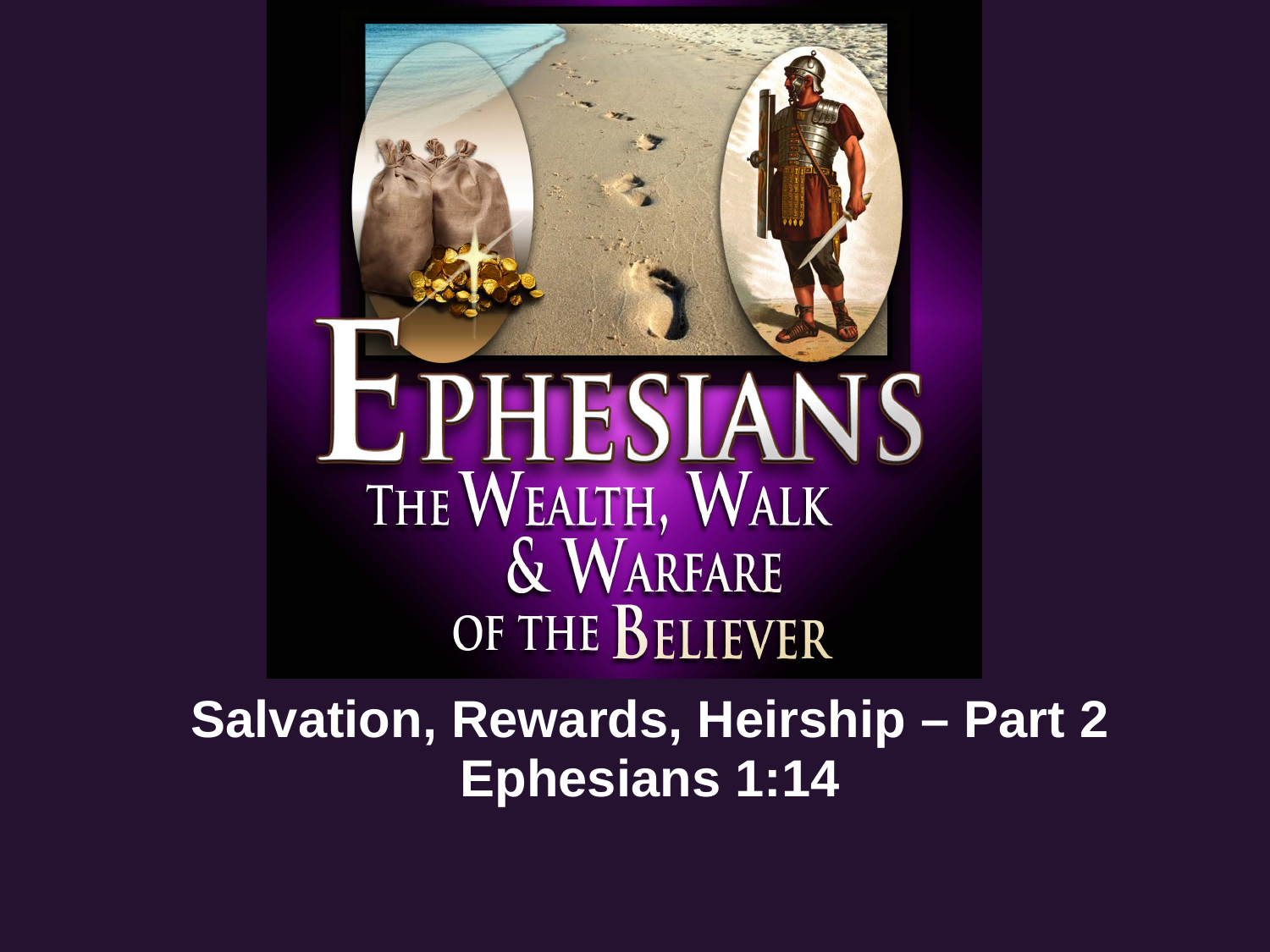**Eph. 1:14, "who [the Holy Spirit] is the guarantee of our inheritance until the redemption of the purchased possession, to the praise of His glory."**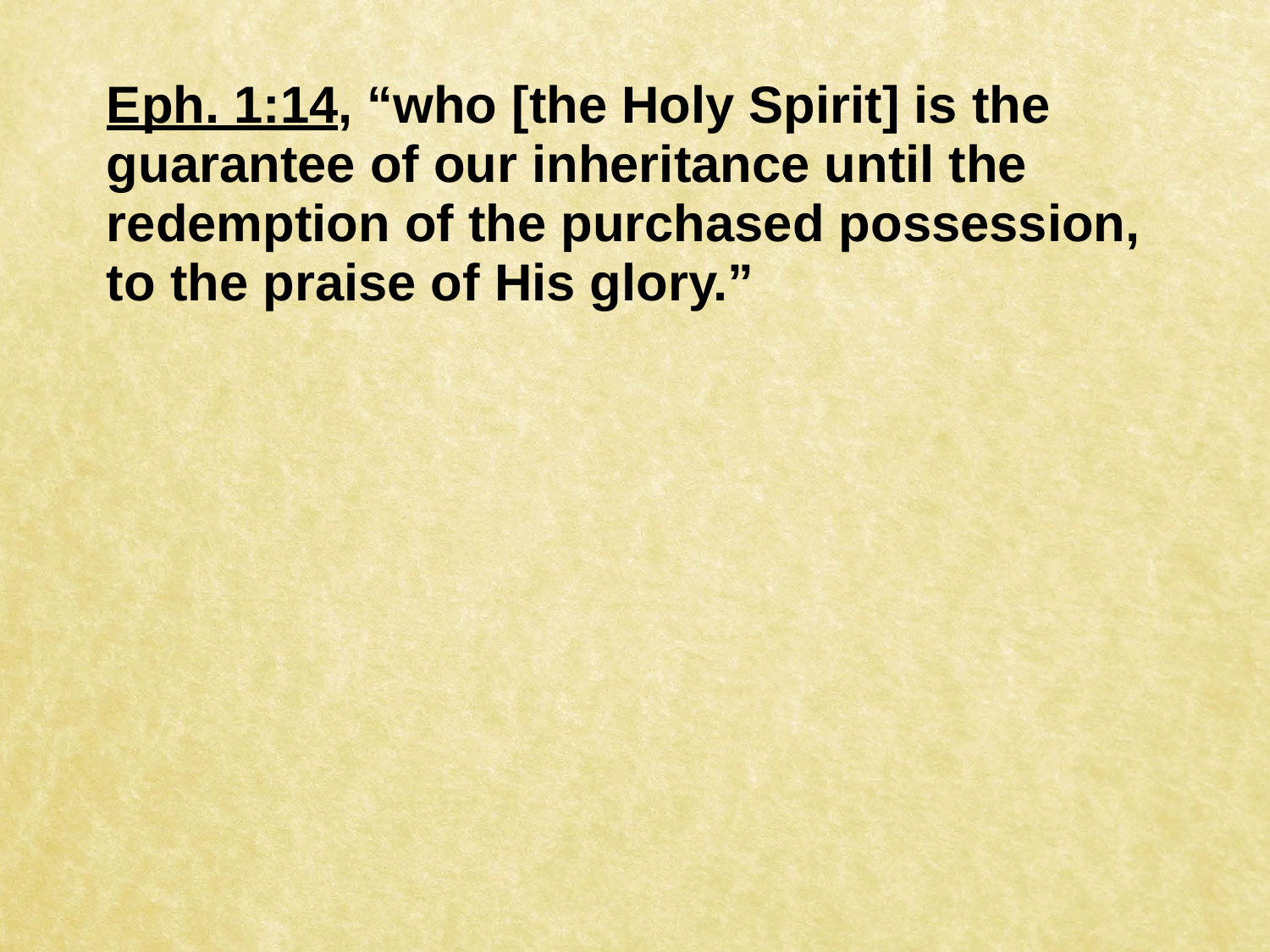**Eph. 1:14, "who [the Holy Spirit] is the guarantee of our inheritance until the redemption of the purchased possession, to the praise of His glory."**

**ἀρραβών** *arrabon* **masc sing nom down payment, a pledge guarantee, paying the first installment**

**κληρονομία**  *kleronomia* **fem sing gen inheritance, possession, property**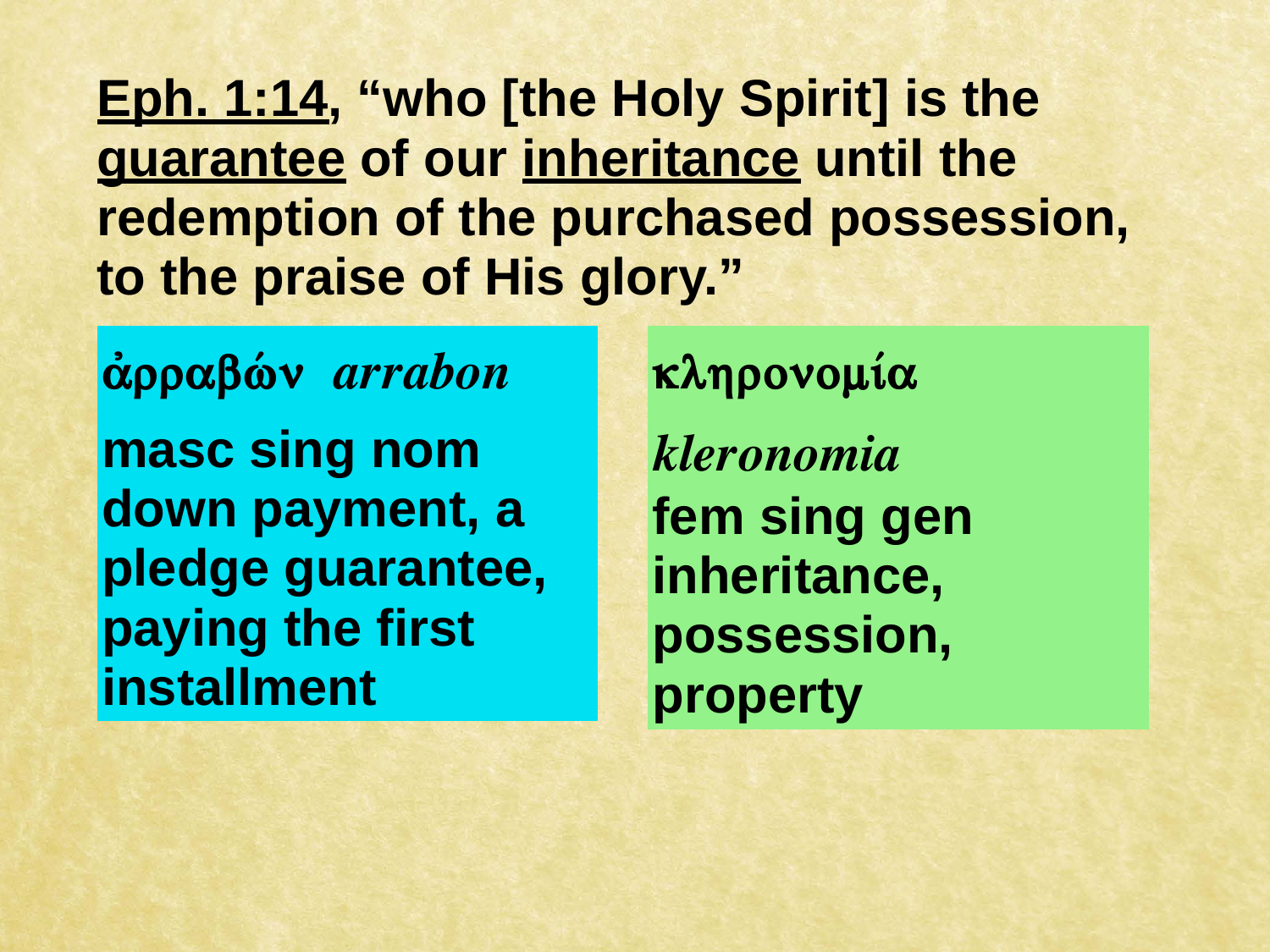**Eph. 1:14, "who [the Holy Spirit] is the guarantee of our inheritance until the redemption of the purchased possession, to the praise of His glory."**

**ἀπολύτρωσις**  *apolutrosis* **Noun fem sing acc redemption, release due to the payment of a price**

**περιποίησις**  *peripoiesis* **fem sing gen possession**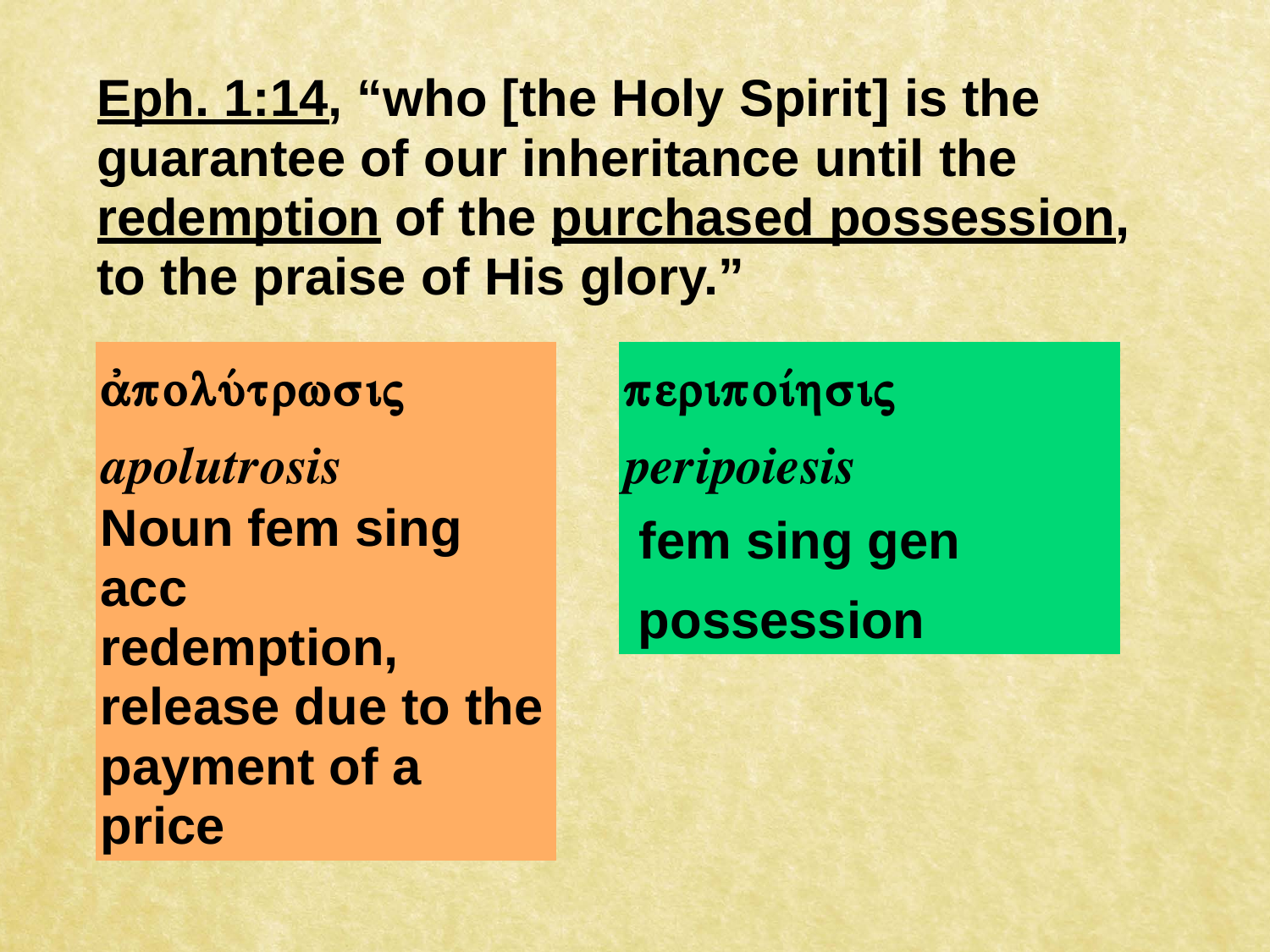**1 Pet. 1:3, "Blessed be the God and Father of our Lord Jesus Christ, who according to His abundant mercy has begotten us again to a living hope through the resurrection of Jesus Christ from the dead,**

**1 Pet. 1:4, "to an inheritance incorruptible and undefiled and that does not fade away, reserved in heaven for you," κληρονομία** 

> *kleronomia* **fem sing gen inheritance, possession, property**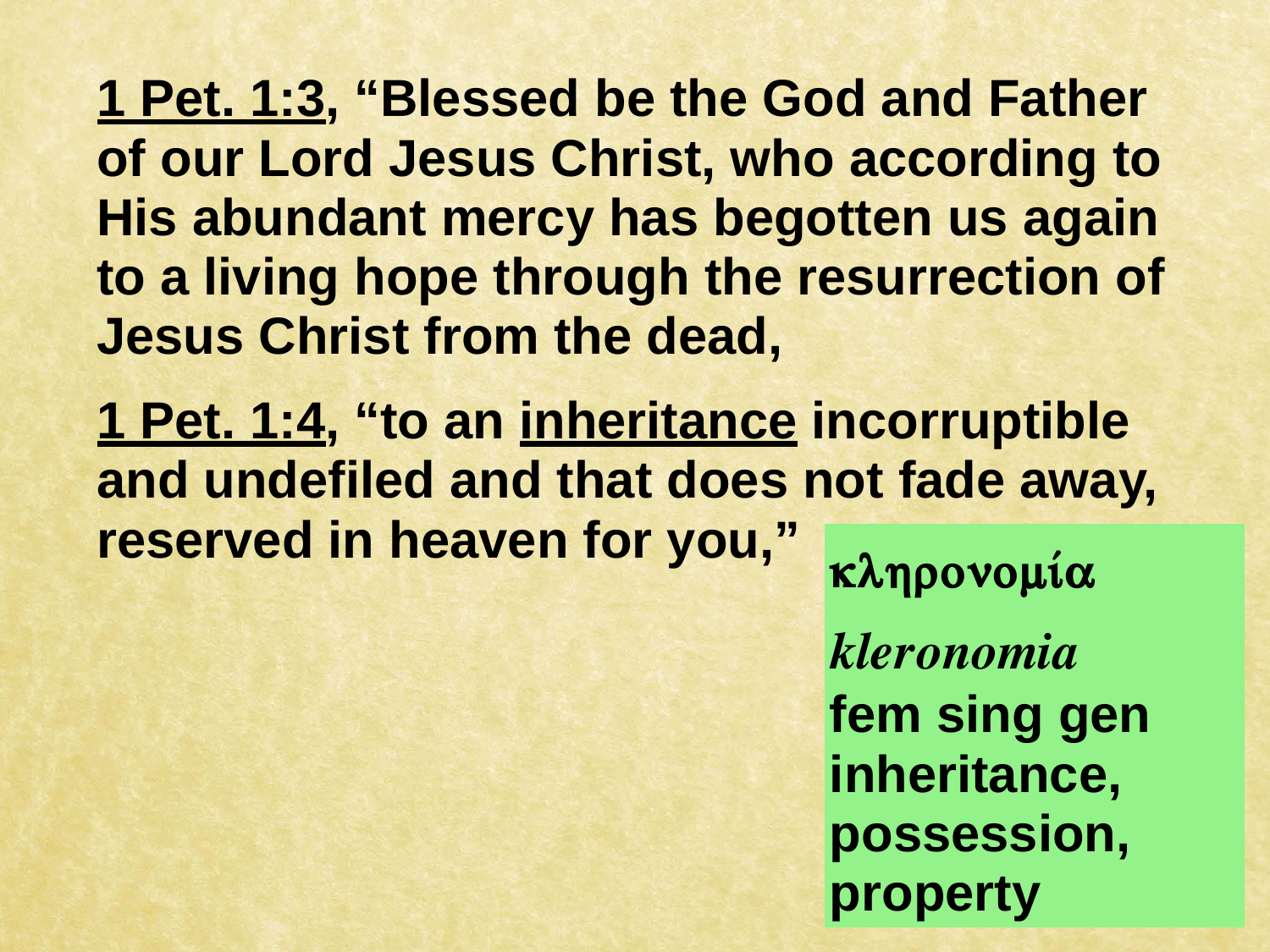## **Colossians 3:24, "[because you] know that from the Lord you will receive the reward of the inheritance. Y'all serve the Lord Christ!" [~RD]**

**δουλεύω**  *douleuo* **2 plur pres act impera "to serve as a slave"**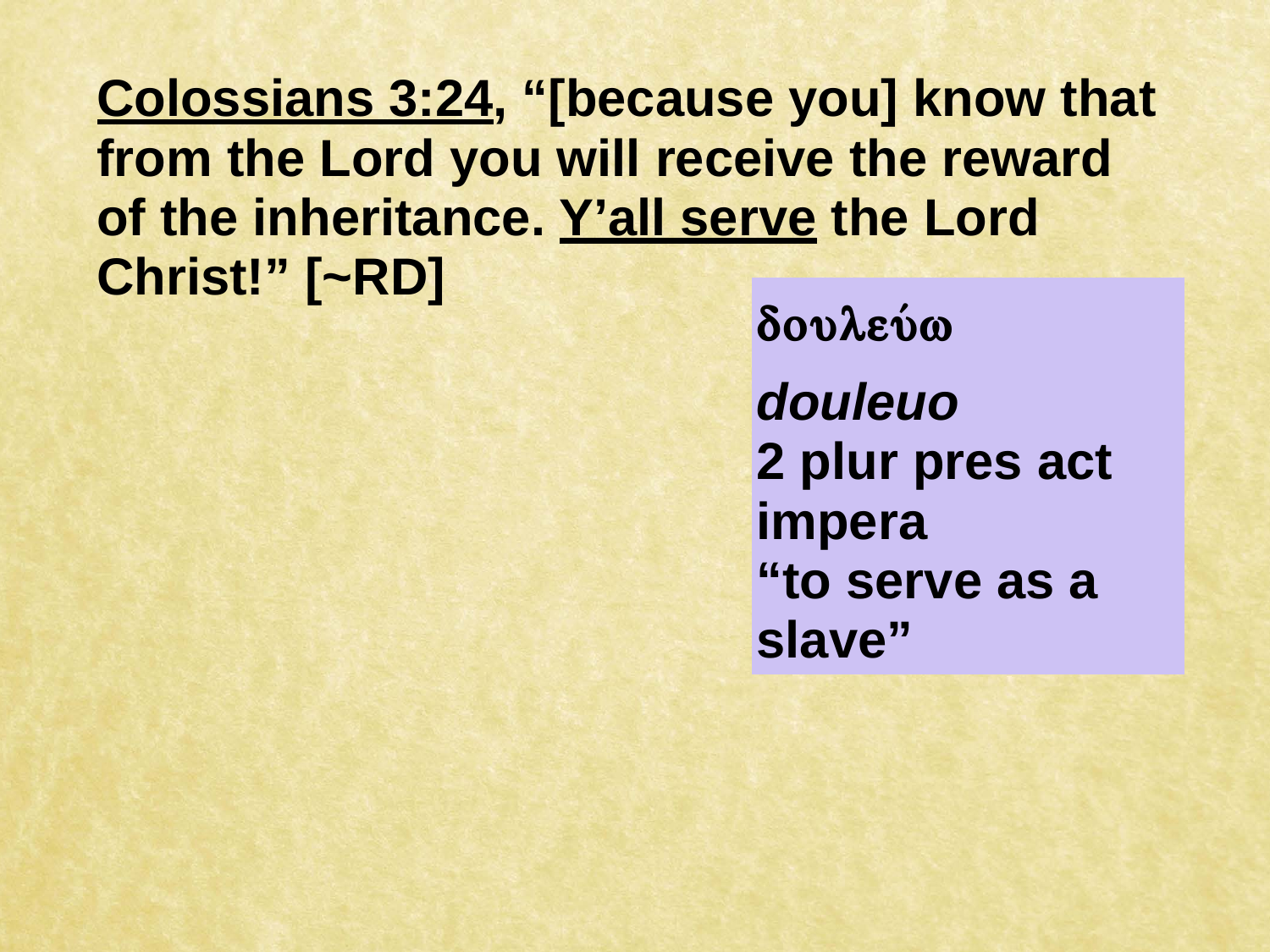**Matt. 5:10, "Blessed are those who are persecuted for righteousness' sake, For theirs is the kingdom of heaven.** 

**Matt. 5:11, "Blessed are you when they revile and persecute you, and say all kinds of evil against you falsely for My sake.**

**Matt. 5:12, "Rejoice and be exceedingly glad, for great is your reward in heaven, for so they persecuted the prophets who were before you."**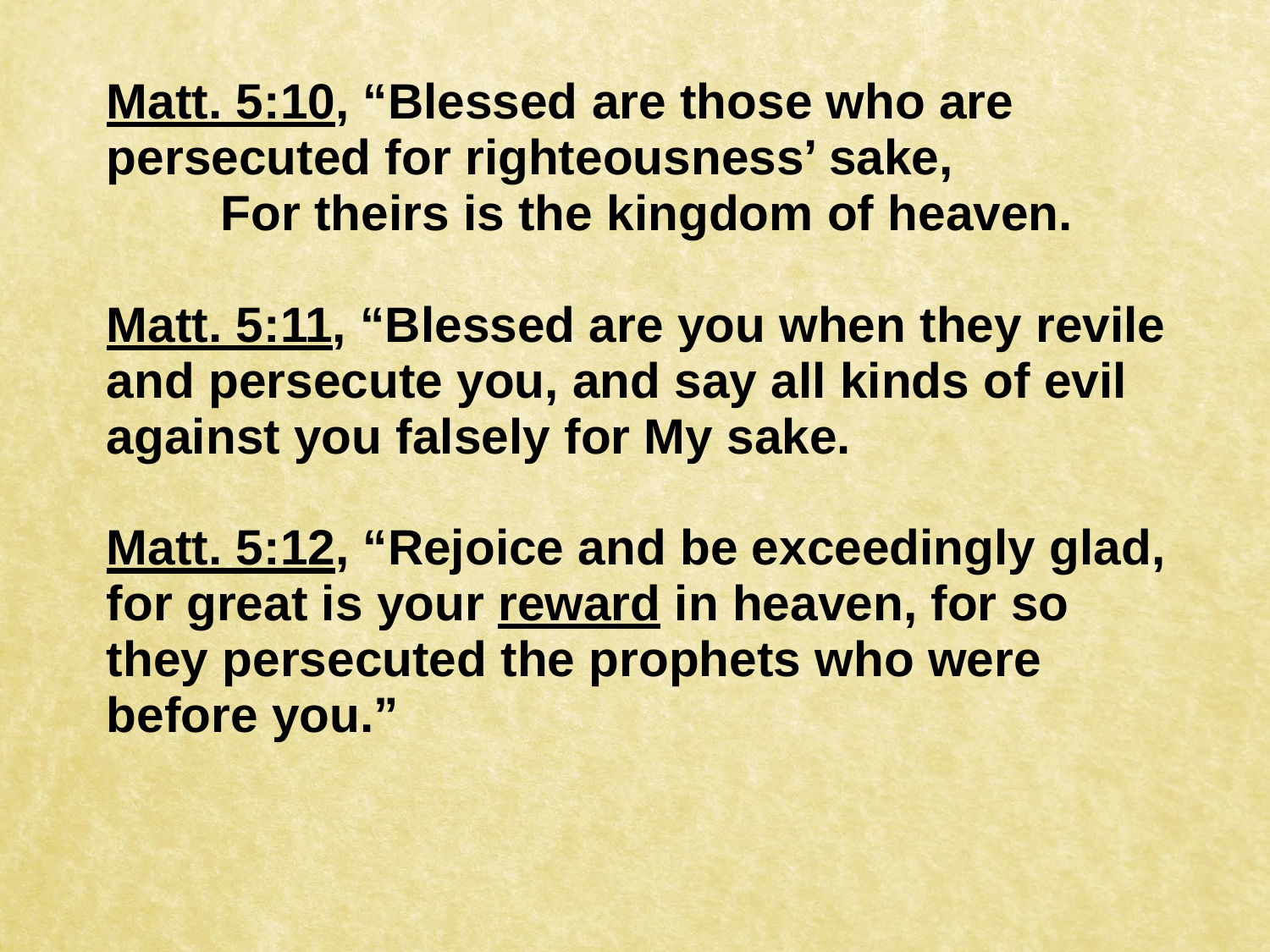**Matt. 5:44, "But I say to you, love your enemies, bless those who curse you, do good to those who hate you, and pray for those who spitefully use you and persecute you,** 

**Matt. 5:45, "that you may be sons of your Father in heaven; for He makes His sun rise on the evil and on the good, and sends rain on the just and on the unjust.** 

**Matt. 5:46, "For if you love those who love you, what reward have you? Do not even the tax collectors do the same?"**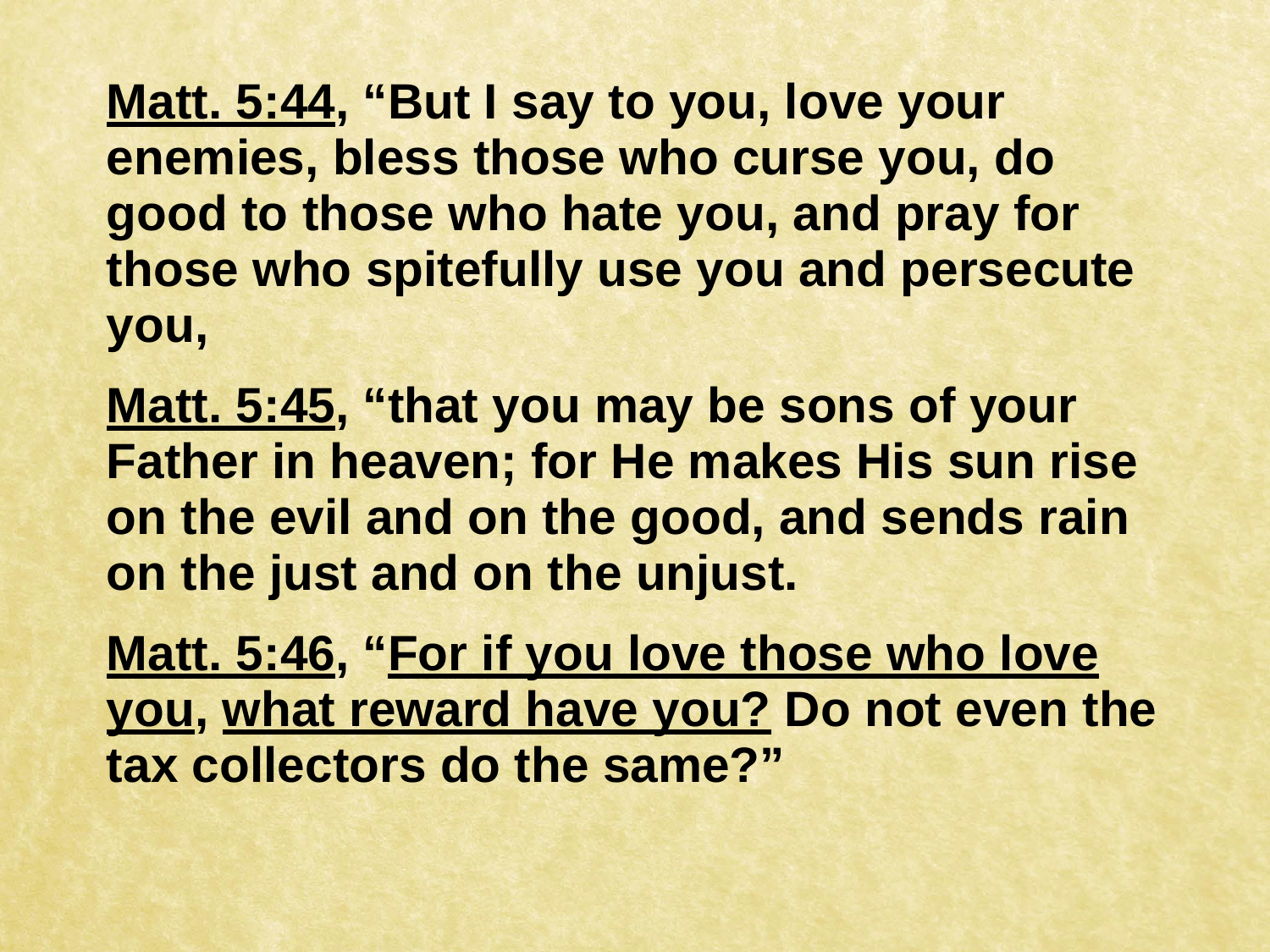**Matt. 5:47, "And if you greet your brethren only, what do you do more than others? Do not even the tax collectors do so?** 

**Matt. 5:48, "Therefore you shall be perfect, just as your Father in heaven is perfect.** 

**Matt. 6:1, "Take heed that you do not do your charitable deeds before men, to be seen by them. Otherwise you have no reward from your Father in heaven."**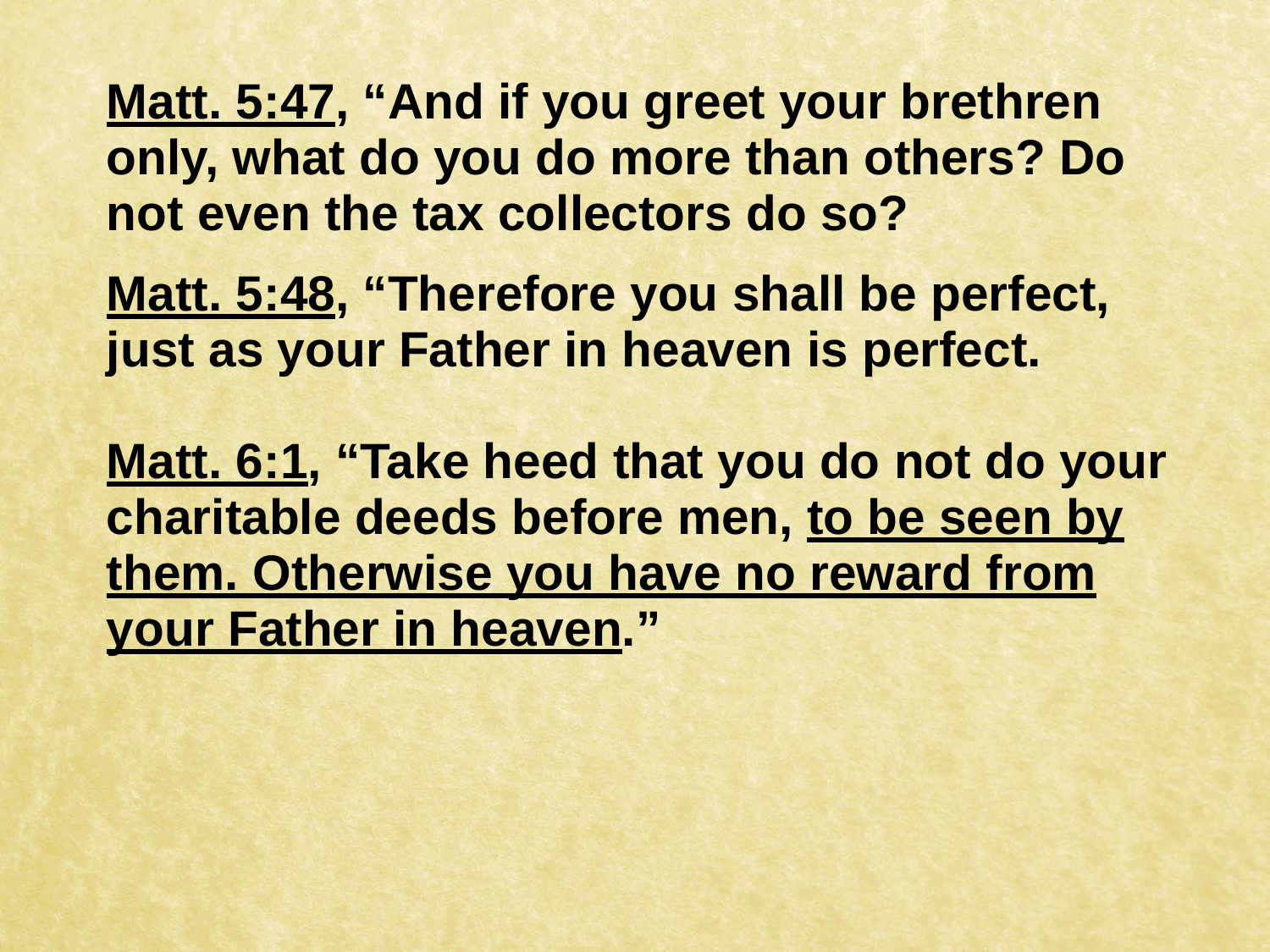**Matt. 6:2, "Therefore, when you do a charitable deed, do not sound a trumpet before you as the hypocrites do in the synagogues and in the streets, that they may have glory from men. Assuredly, I say to you, they have their reward.**

**Matt. 6:3, "But when you do a charitable deed, do not let your left hand know what your right hand is doing,** 

**Matt. 6:4, "that your charitable deed may be in secret; and your Father who sees in secret will Himself reward you openly."**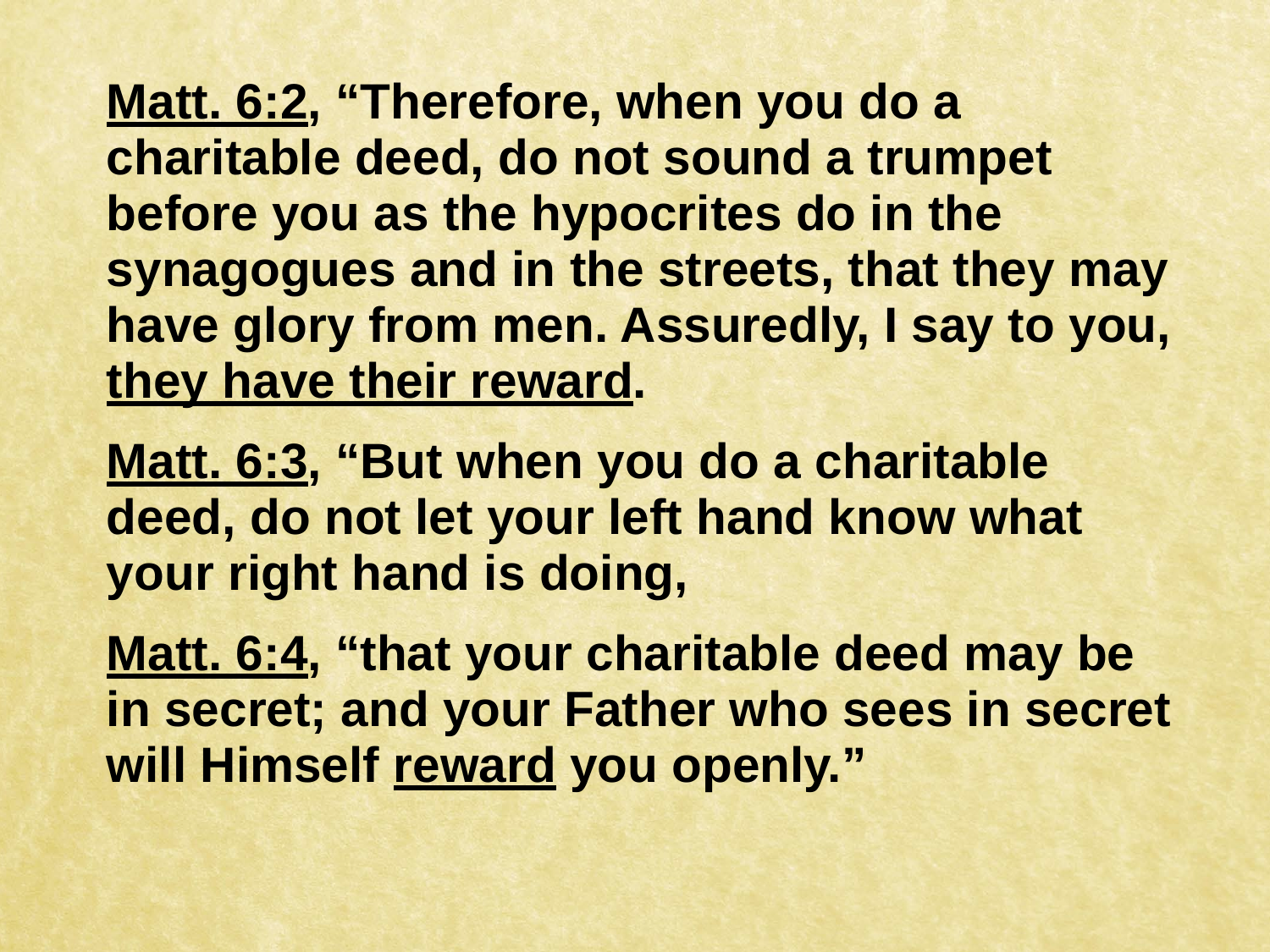**Matt. 6:5, "And when you pray, you shall not be like the hypocrites. For they love to pray standing in the synagogues and on the corners of the streets, that they may be seen by men. Assuredly, I say to you, they have their reward.**

**Matt. 6:6, "But you, when you pray, go into your room, and when you have shut your door, pray to your Father who is in the secret place; and your Father who sees in secret will reward you openly."**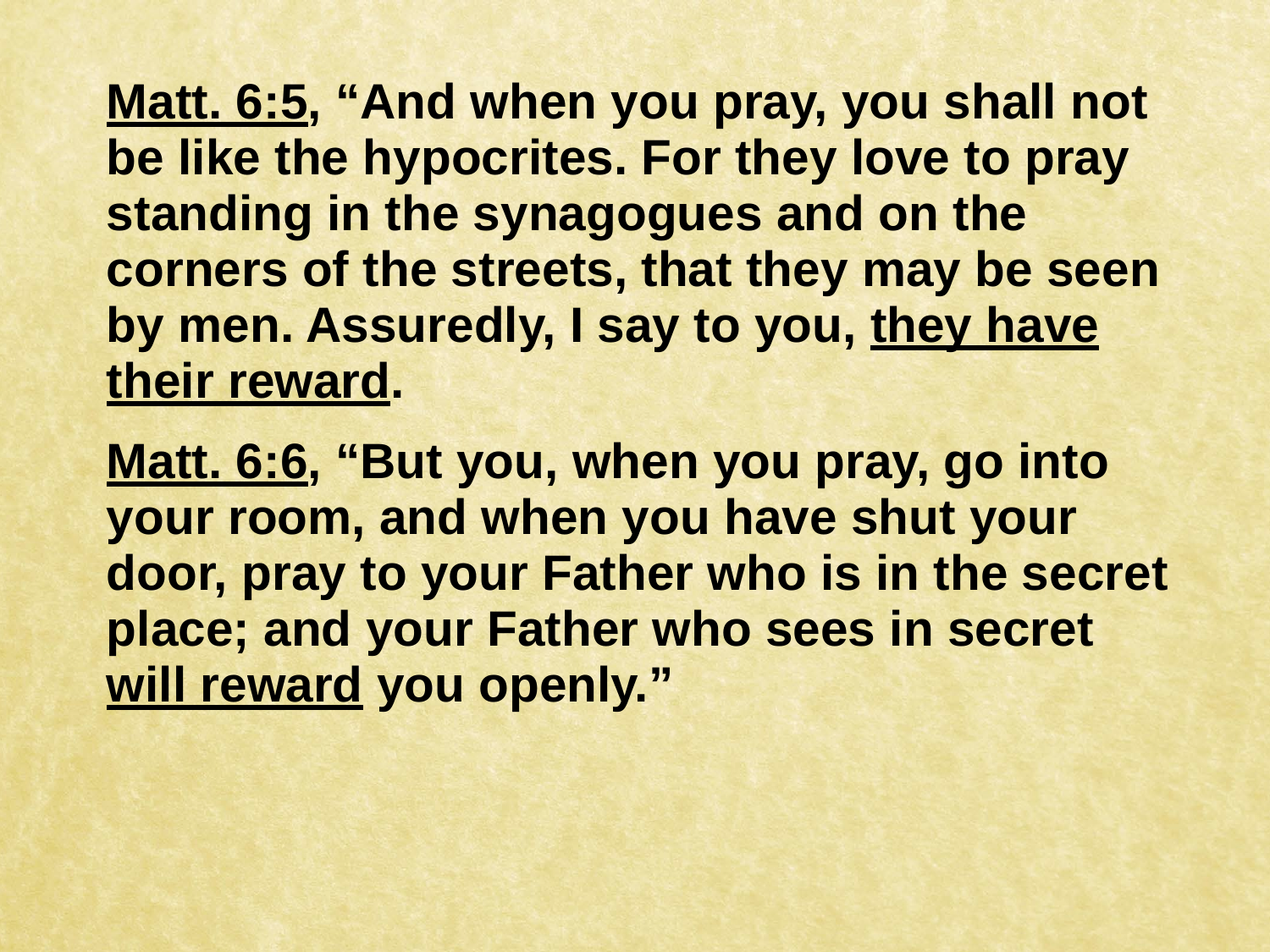**Matt. 6:16, "Moreover, when you fast, do not be like the hypocrites, with a sad countenance. For they disfigure their faces that they may appear to men to be fasting. Assuredly, I say to you, they have their reward.**

**Matt. 6:17, "But you, when you fast, anoint your head and wash your face,** 

**Matt. 6:18, "so that you do not appear to men to be fasting, but to your Father who is in the secret place; and your Father who sees in secret will reward you openly."**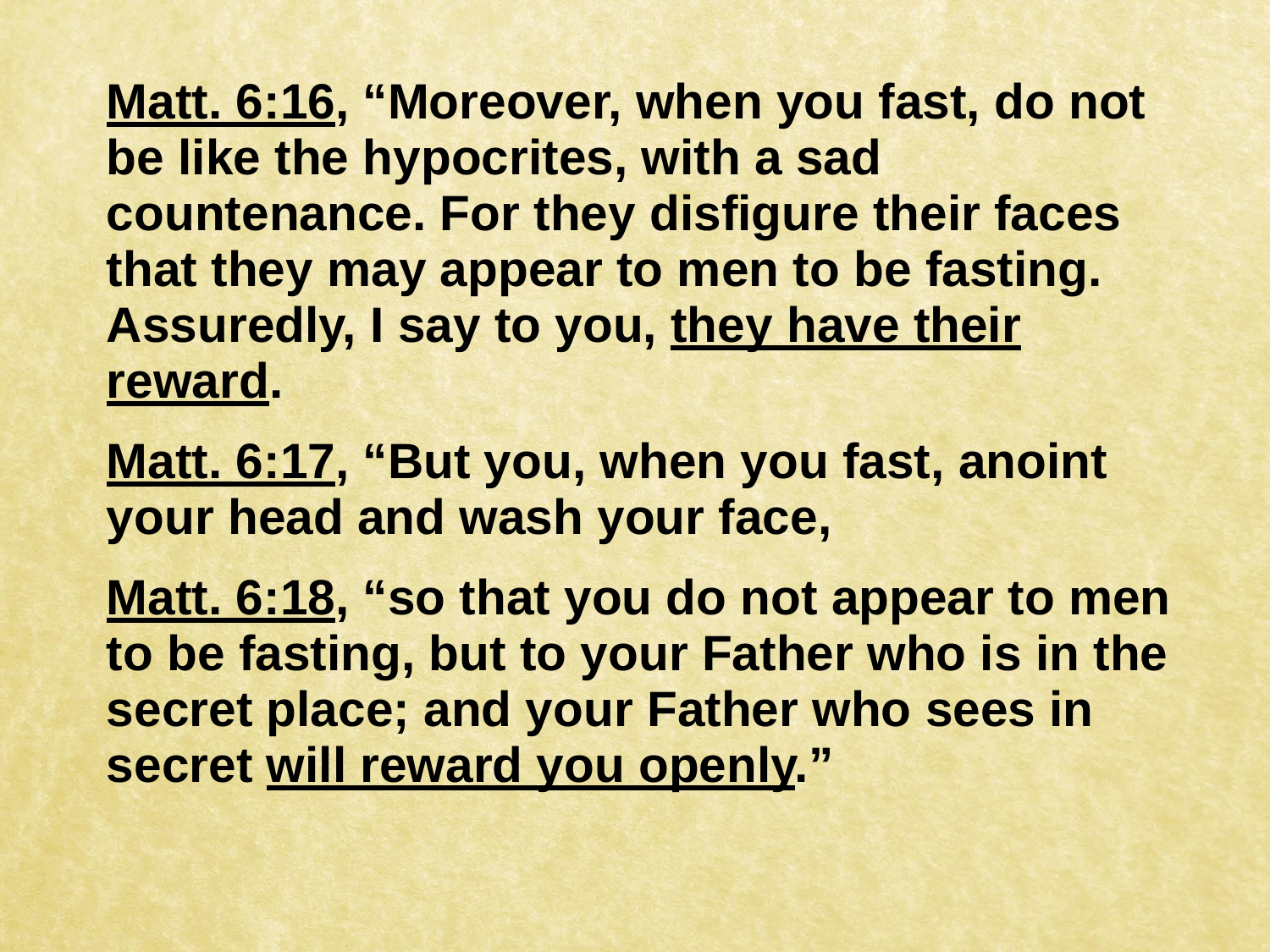**Matt. 6:19, "Do not lay up for yourselves treasures on earth, where moth and rust destroy and where thieves break in and steal; Matt. 6:20, "but lay up for yourselves treasures in heaven, where neither moth nor rust destroys and where thieves do not break in and steal."**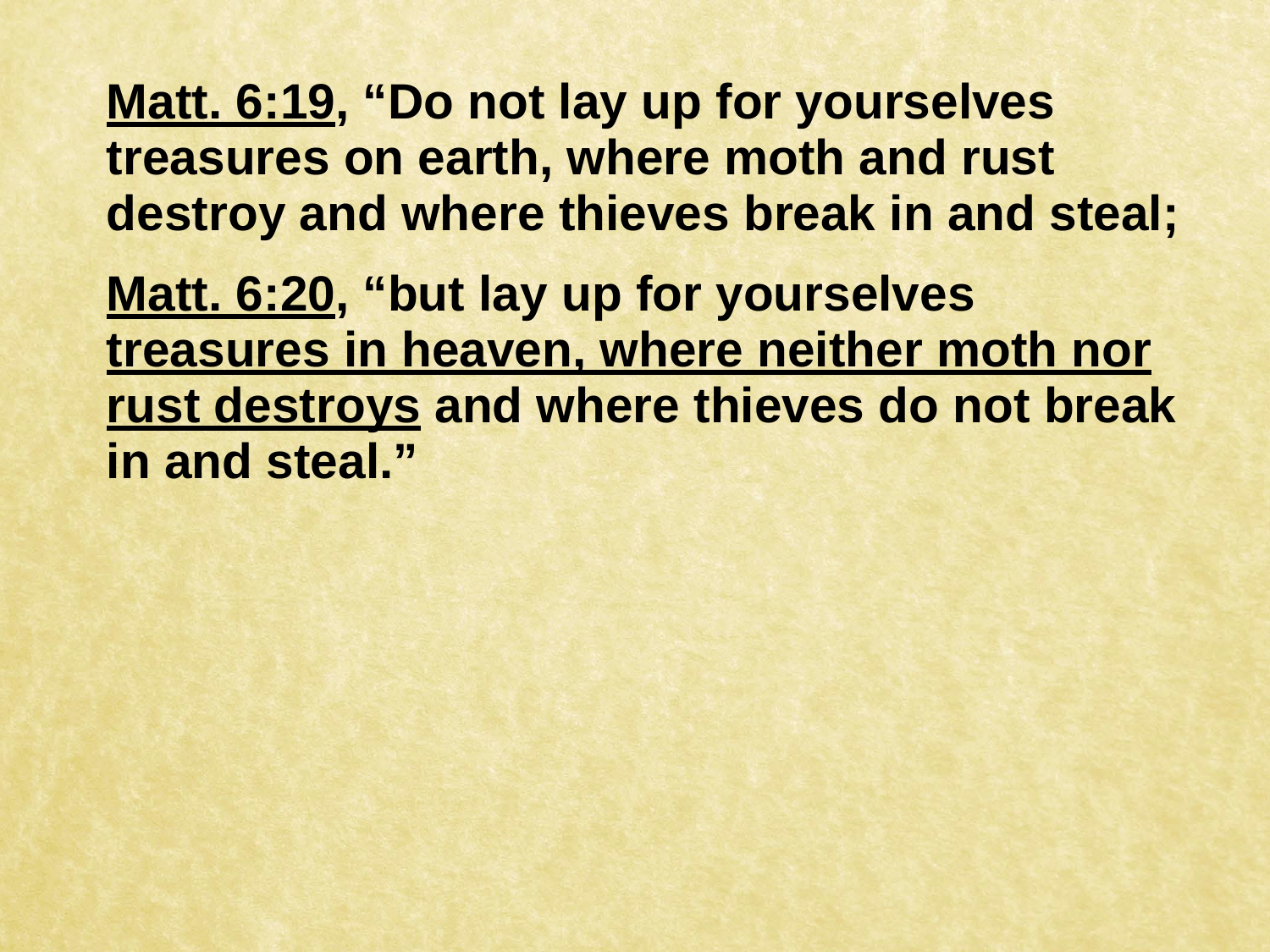**The Problem:** 

**Some passages speak of inheritance as a**  *gift***, but others speak of it as a** *reward***.** 

**A** *gift* **is** *free.* 

**A** *reward* **is** *earned.*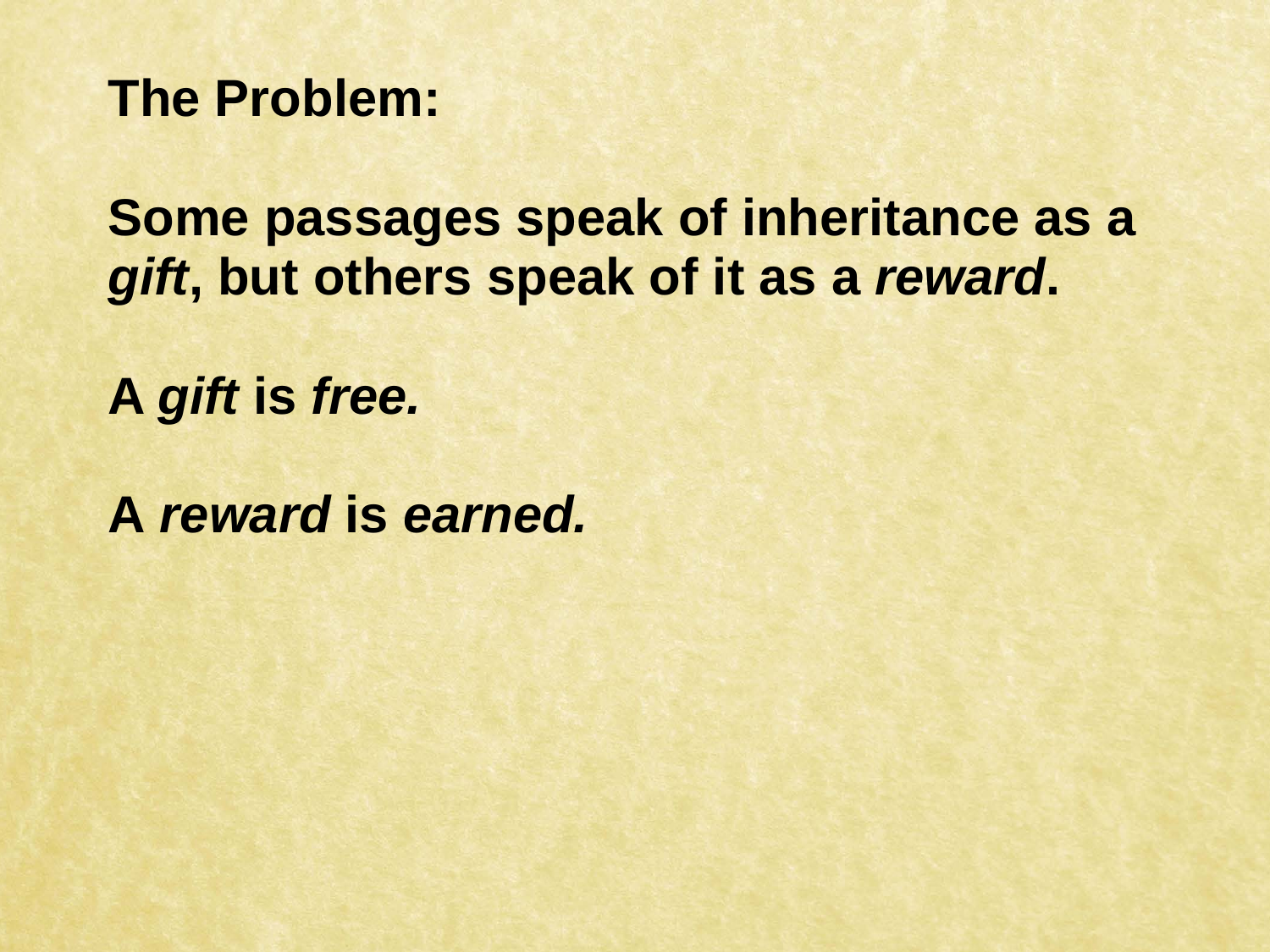**1 Cor. 6:9, "Do you not know that the unrighteous will not inherit the kingdom of God? Do not be deceived. Neither fornicators, nor idolaters, nor adulterers, nor homosexuals, nor sodomites,"**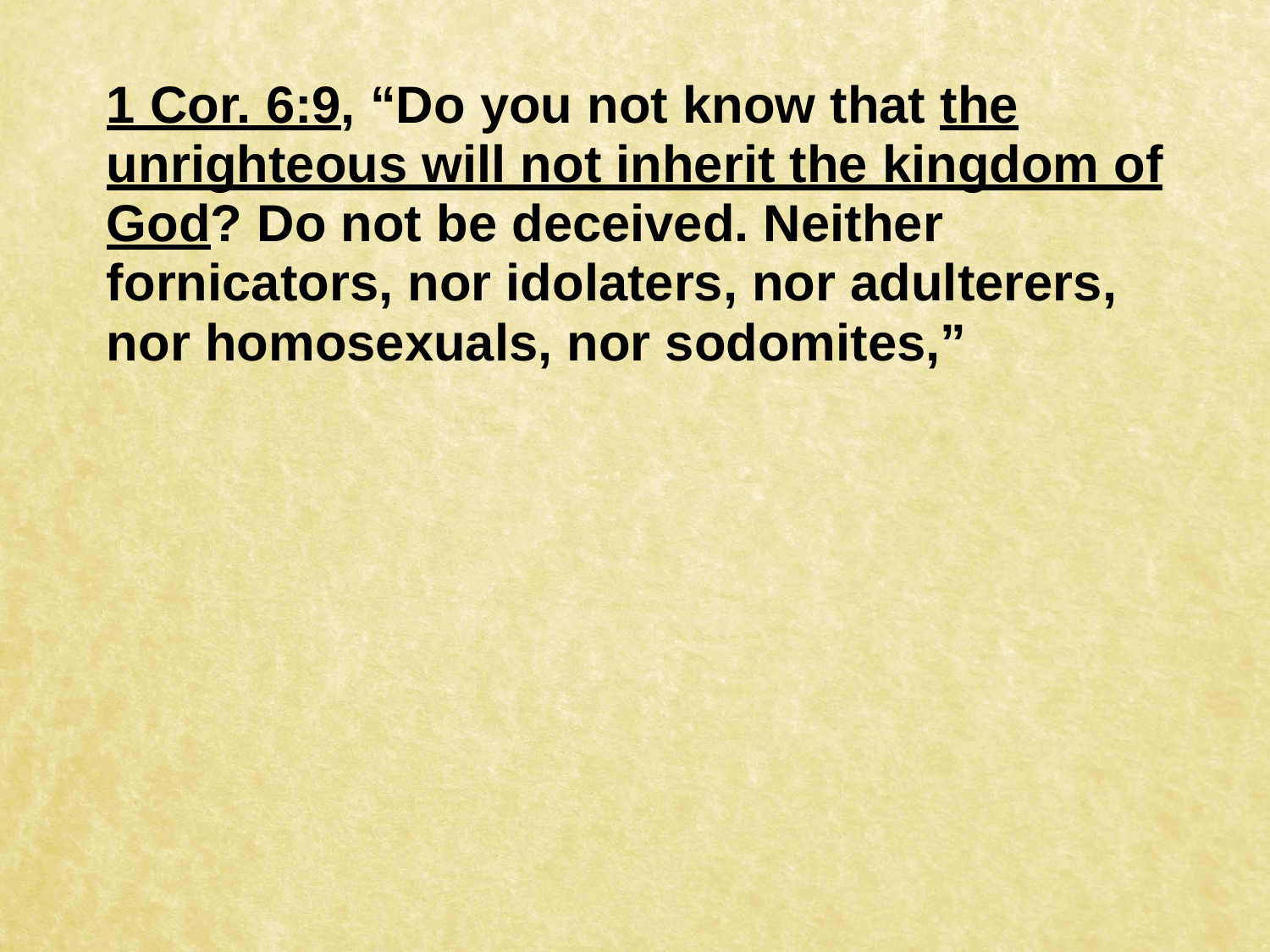**Eph. 5:5, "For this you know with certainty, that no immoral or impure person or covetous man, who is an idolater, has an inheritance in the kingdom of Christ and God."**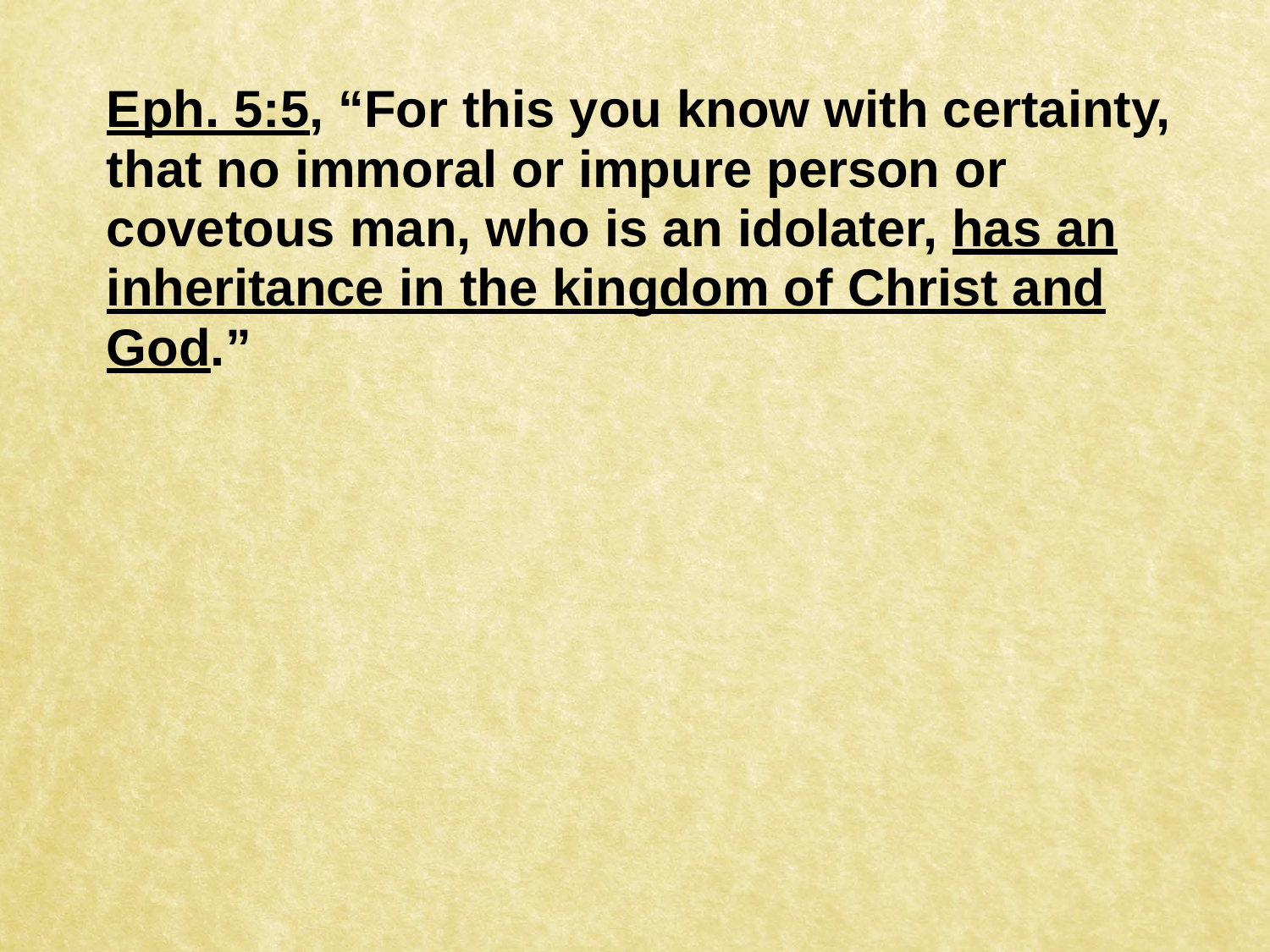**Gal. 5:19, "Now the works of the flesh are evident, which are: adultery, fornication, uncleanness, lewdness,** 

**Gal. 5:20, "idolatry, sorcery, hatred, contentions, jealousies, outbursts of wrath, selfish ambitions, dissensions, heresies,** 

**Gal. 5:21, "envy, murders, drunkenness, revelries, and the like; of which I tell you beforehand, just as I also told you in time past, that those who practice such things will not inherit the kingdom of God."**